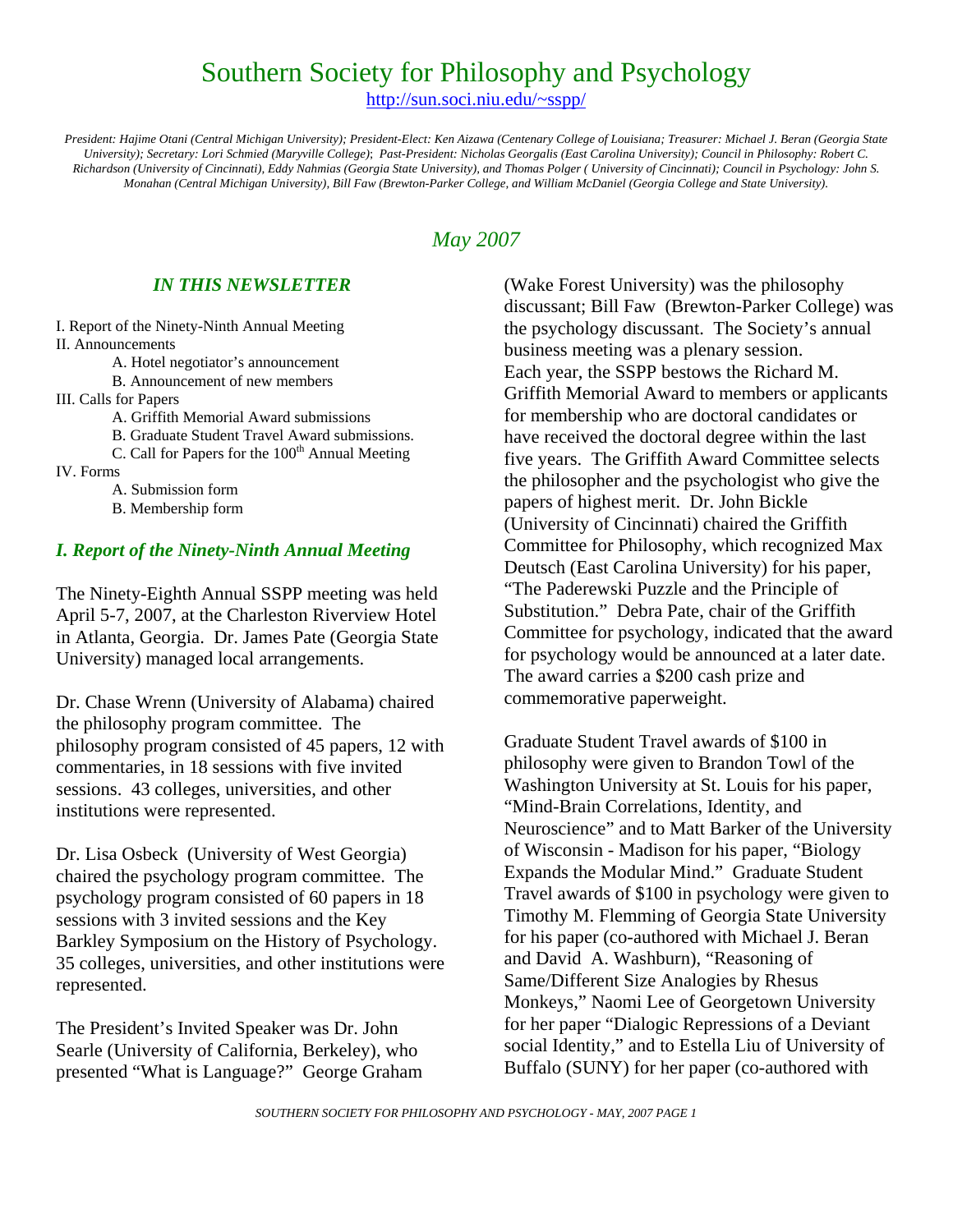Eduardo Mercado III, Barbara A. Church, and Itzel Orduña) on The Easy-to-Hard Effects in Human and Rat Auditory Identification."

Council recommended approval of 12 applicants for full membership, 8 applicants for associate membership, and 1 applicant for emeritus membership in Philosophy. These applications were approved unanimously. Council recommended approval of 7 applicants for full membership and 10 applicants for associate membership in Psychology. These applications were approved unanimously. In recognition of his outstanding contributions to academia and to the Society, Joel Warm from psychology was unanimously voted Honorary Life Member of the Society.

Secretary, Treasurer, and Committee Reports were read. James Pate announced that the site of the One Hundredth Annual SSPP Meeting in 2008 will be in New Orleans, Louisiana, at the Monteleone Hotel.

The following officers were elected at the 2007 business meeting: Dr. Ken Aizawa (Centenary College of Louisiana), President-Elect; Dr. Lori Schmied (Maryville College), Secretary, Dr. Bill McDaniel (Georgia College and State University), Council for Psychology, and Dr. Tom Polger (University of Cincinnati), Council for Philosophy.

Continuing officers are Dr Nicholas Georgalis (East Carolina University), Past-President; Dr. Hajime Otani (Central Michigan University), President; Dr. Robert Richardson (University of Cincinnati) and Eddy Nahmias (Georgia State University), Council for Philosophy; Dr. John Monahan (Central Michigan University) and Bill Faw (Brewton-Parker College), Council for Psychology, Dr. Kenneth Aizawa (Centenary College of Louisiana), Philosophy Archivist, and AAAS representative; and Dr. James Pate (Georgia State University), Psychology Archivist, Hotel Negotiator, and AAAS representative. Dr. James Dye continues as Webmaster.

Retiring officers are Dr. Nicholas Georgalis (East Carolina University), Past-President; Dr. Kenneth Aizawa (Centenary College of Louisiana), Secretary; Dr. Charles Early (Roanoke College), Council for Psychology, and Dr. Sanford Goldberg (University of Kentucky), Council for Philosophy.

#### *II. Announcements*

#### *A. The 2008 SSPP meeting in New Orleans, LA (from James Pate, SSPP Hotel Negotiator)*

The Southern Society for Philosophy and Psychology will meet at the Hotel Monteleone in New Orleans, Louisiana, from March 19 through March 23, 2008. A superior king or double/double room for one or two persons will be \$129.00 per night plus 13% tax and a \$2.00 per room per night occupancy tax. A deluxe king or double/double room will be \$139.00 plus 13% tax and a \$2.00 per room per night occupancy tax. The convention rate applies for three days after the meeting if rooms are available, but if you plan to remain beyond March 23, 2008, you should make your reservation well before the deadline. The rate for valet parking is \$27.00 per day for registered guests. Program sessions will begin at noon on Thursday, March 20 and will end on Saturday afternoon, March 22.

The hotel is on Royal Street one block from Canal Street. The Monteleone is an historic hotel that has received a \$70 million, four-year renovation, but the ambience of the hotel has been maintained. The renovated guest rooms are very nice, and the hotel is near numerous good and well-known restaurants.

The deadline for making room reservations is February 18, 2008. You may call a toll free number (1-800-217-2033) or the hotel directly (1-504-523- 3341) to make reservations. Alternatively, you may send a facsimile to 504-528-1019. You should state that you will be attending the meeting of the Southern Society for Philosophy and Psychology, and you should request the convention rate. Please make your reservations early because the Society is obligated to occupy a block of guest rooms in order to avoid charges to the Society. The Wednesday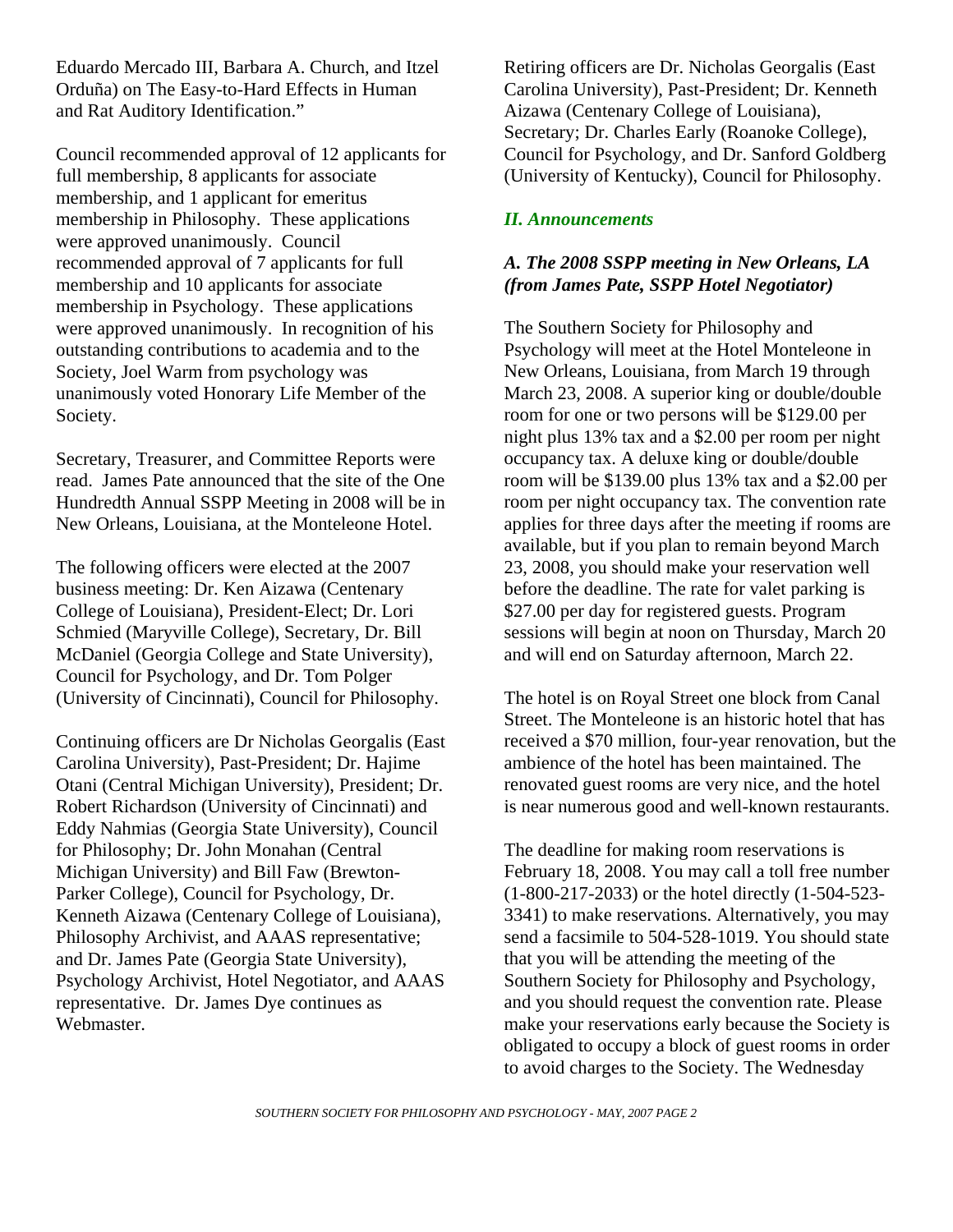night room block often is oversubscribed, but if the room block is filled early, I may be able to obtain an increase in the room block.

Many major airlines serve the Louis Armstrong New Orleans International Airport. The cost of a taxi from the airport to the hotel is approximately \$28.00 for two people and \$10.00 per person for more than two people. The cost for the airport shuttle is \$13.00 each way. Shuttle service can be arranged at a booth in the baggage claim area. The return trip can be arranged through the hotel's concierge.

Information about New Orleans can be obtained at www.neworleanscvb.com. You may obtain additional information about the hotel at its website (http://www.hotelmonteleone.com/), If you encounter any difficulties in making a reservation, please contact James L. Pate (404-351-2199 or jpate@gsu.edu).

James L. Pate Hotel Negotiator

#### *B. The SSPP welcomes these new members*

Applications from the following individuals were reviewed by the membership committee for their respective disciplines, recommended by Council, and unanimously accepted by a vote of the members into the Southern Society for Philosophy and Psychology. Applications for membership received at or near the annual meeting are processed during the subsequent year. Contact the Secretary with questions.

*Full Members - Philosophy*: Jennifer Baker, Andrei Buckareff, Mark Couch, Remy Debes, Carrie Figdor, Carole Lee, Andrew Moser, Joseph Pitt, Brook Sadler, Irmgard Scherer, Whit Schonbein, and Anthony Williams. *Associate Members - Philosophy:* Matthew Barker, Chris Durante, Luke Glowicki, Michele Merritt, Sarah Robins, Franklin Scott, Serife Tekin, and Isaac Wiegman.

#### *Emeritus Member* – John Post

*Full Members - Psychology:* Hall Beck, Kate Briggs, Sanjay Chandrasekharan, Neill Korobov, Dawn Morales, Kenneth Sufka, and Michael Tissaw.

*Associate Members - Psychology:* Patchouly Banks, Benjamin Guenther, Sarah Haas, Lisa Heimbauer, Ioana Latu, Naomi Lee, Estella Liu, Moumita Mukherjee, Nicolas von Glahn.

#### *III. Calls for Papers*

#### *A. Richard M. Griffith Awards*

This is the first call for papers for the Richard M. Griffith Memorial Awards. Two cash awards of \$200 each plus engraved paperweights will be made for the papers of greatest excellence, one in philosophy and one in psychology, presented at the annual conference in 2008. The awards are presented at the business meeting which concludes the conference. The rules for this competition state that applicants must either have received their Ph.D. no more than five years prior to the date of the annual meeting at which the paper is presented or must be current candidates for the Ph.D. Only papers by one author are eligible. All Griffith Award applicants must be either SSPP members or applicants for membership and must indicate their eligibility on their paper submission forms.

#### *B. Graduate Student Travel Grants*

Up to six travel grants (up to three in philosophy and up to three in psychology) of \$100 each will be awarded to graduate students whose papers are accepted for the 2008 program. Students can apply for these grants simply by indicating their eligibility on their SSPP submission form. To be eligible for a travel grant, the applicant must be a member or applicant for membership in SSPP and a graduate student in a doctoral program in philosophy or psychology. Applicants may be either the sole or joint authors of the paper or abstract they submit. The travel grants will be awarded on a competitive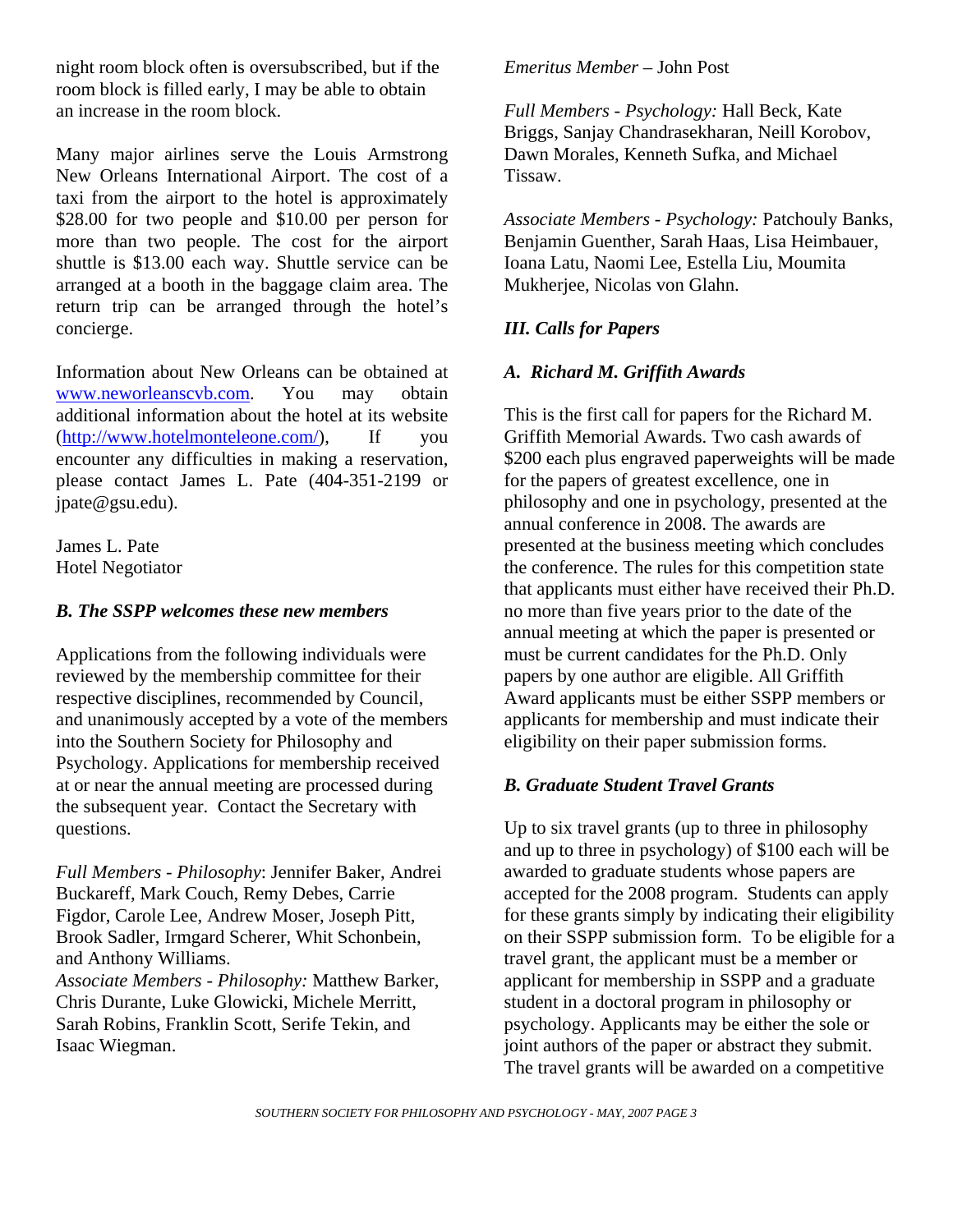basis by the Program Committee of each discipline, whose chair will notify recipients at the same time they are sent their acceptance notices for the program.

*SOUTHERN SOCIETY FOR PHILOSOPHY AND PSYCHOLOGY - MAY, 2007 PAGE 4*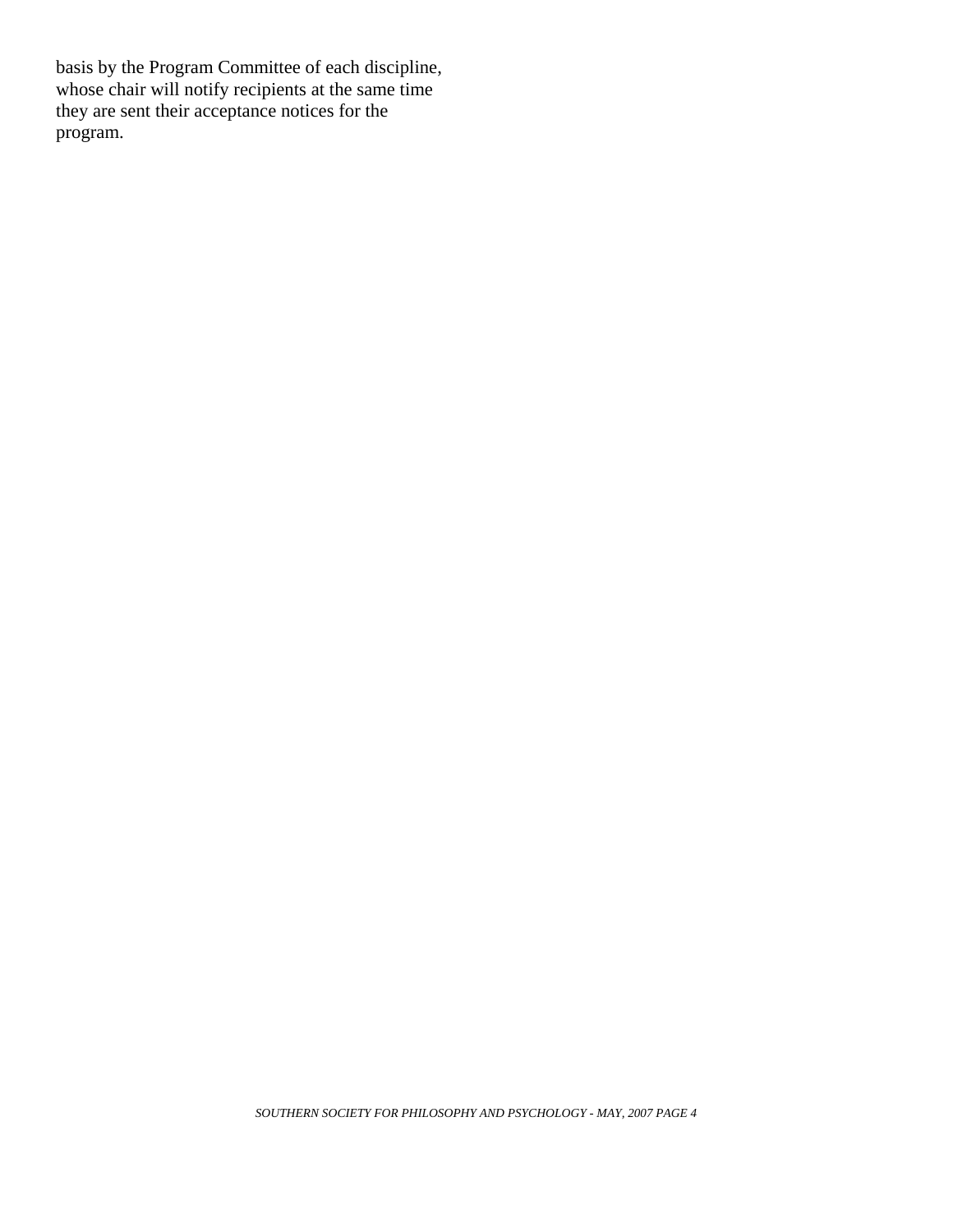

# **Call for Papers**

The Southern Society for Philosophy and Psychology announces a call for papers for its One Hundredth Annual Meeting, to be held in New Orleans, Louisiana. SSPP meetings feature concurrent programs in philosophy and psychology, as well as plenary sessions jointly sponsored by the philosophy and psychology program committees. The deadline for all submissions is **November 15, 2007** (postmarked, midnight for electronic

submissions).

A. *PHILOSOPHY*: The Philosophy Program Committee encourages submissions of papers in any area of philosophy. The aim of the committee is to present as balanced a program as the quality of submissions in each area permits. **Submissions exceeding 3,000 words will not be considered**. Submission should include a word count and an abstract of no more than 150 words. Self-reference should be deleted to permit blind reviewing; authors should indicate their identity only on the cover sheet that accompanies their submission. All papers submitted and presented should employ genderneutral language.

Papers may be submitted in electronic or hard copy to:

 **Dr. D. Gene Witmer Department of Philosophy 330 Griffin-Floyd Hall P. O. Box 118545 University of Florida Gainesville, FL 32611-8545**  sspp.philosophy@gmail.com

Certain papers may be selected for commentary depending on overall programmatic considerations. People who wish to comment on a paper or to chair a session may volunteer by sending a short version of their curriculum vitae directly to the program chairperson.

B. *PSYCHOLOGY*: The Psychology Program Committee encourages submissions in all areas of psychology. All papers submitted and presented should employ gender-inclusive language.

For experimental, correlational, or observational papers, send an electronic copy or three hard copies of an abstract not to exceed two pages. References cited should be added as an additional page. Contributions must be based on methods appropriate to psychology as a natural or social science. Abstracts must be double-spaced with oneinch margins and at least 12-point font. The context, contribution, and importance of the research as well as the hypothesis or question being investigated should be stated clearly. The principal variables and the research design should also be specified.

For historical, methodological, and issues papers, send either an electronic copy or three hard copies of the complete manuscript. The text should not exceed 7 pages. References cited should be added as additional pages. Papers must be typed, doublespaced, with one-inch margins and at least 12-point font. Include an abstract of 100 words or less that indicates clearly the context, contribution, and importance of the paper.

Submission of symposia, panel discussions, and debates is also encouraged. In particular, sessions are encouraged that include participation by psychologists and philosophers or that focus on topics of interdisciplinary interest. For symposia or sessions, the organizer should prepare a session abstract, not to exceed two pages, describing the session's or symposium's theme, content, and importance. The organizer may also choose to have each contributor prepare an abstract that summarizes his or her own contribution. All symposium materials should be collected by the organizer and submitted together. Organizers are encouraged to contact the psychology program

*SOUTHERN SOCIETY FOR PHILOSOPHY AND PSYCHOLOGY - MAY, 2007 PAGE 5*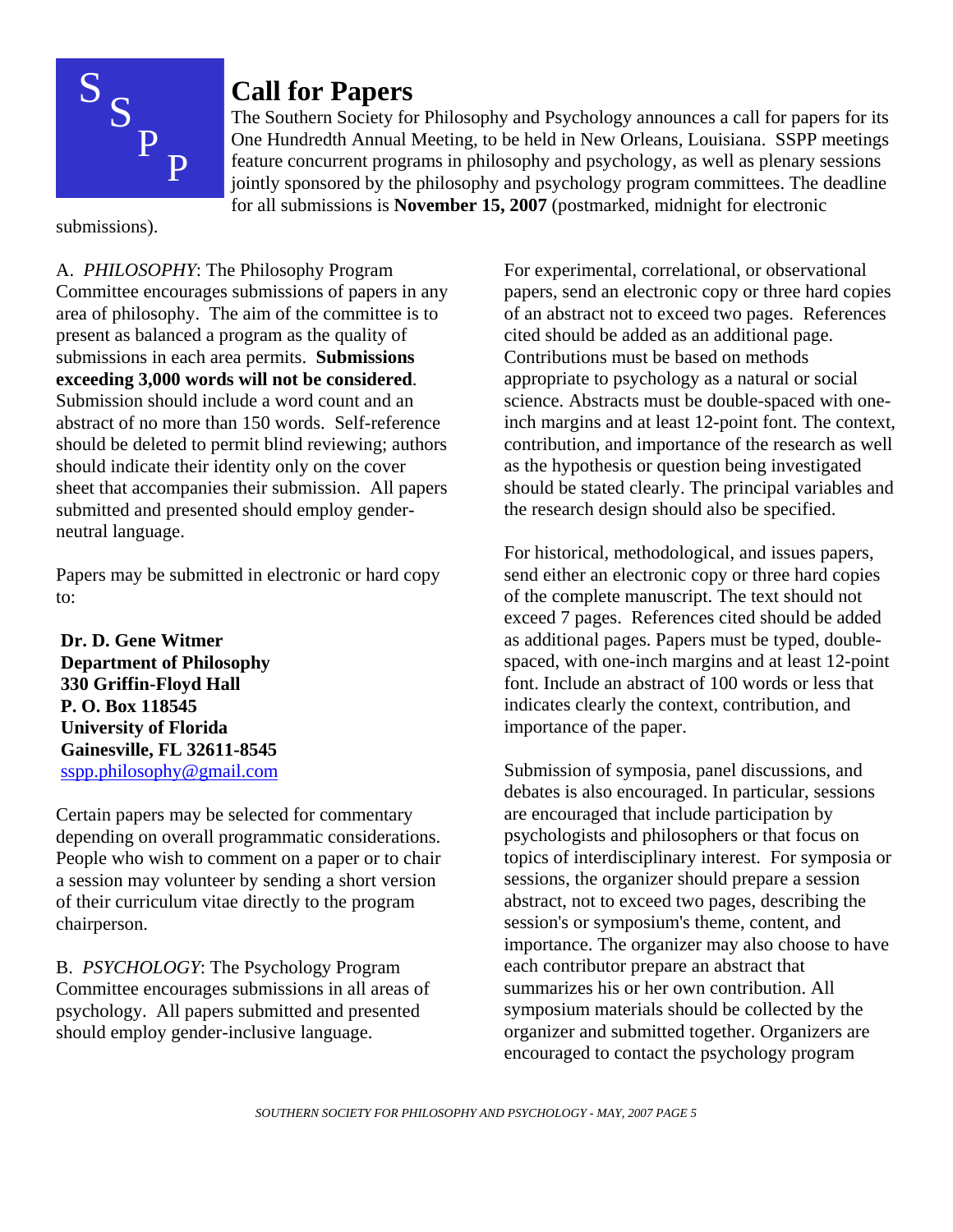chair to discuss ideas for symposia and similar sessions.

Submissions may be sent to:

**Dr. Lori Schmied Department of Psychology Maryville College** 

#### **Maryville, TN 37804 lori.schmied@maryvillecollege.edu**

For psychology papers to be considered for the Griffith prize, complete papers must be submitted as PDF files or three hard copies to the psychology program chair by March 1, 2008.

# **SSPP Submission Form for the 2008 Meeting**

**New Orleans, Louisiana March 20-22, 2008**

Deadline for submissions: **November 15, 2007** (postmarked)

**TITLE OF PAPER OR SYMPOSIUM:**\_\_\_\_\_\_\_\_\_\_\_\_\_\_\_\_\_\_\_\_\_\_\_\_\_\_\_\_\_\_\_\_\_\_\_\_\_\_\_\_\_\_\_\_\_\_\_

#### **AUTHOR(S) AND AFFILIATION:**

| 1st Author | Affiliation        |  |
|------------|--------------------|--|
| 2nd Author | Affiliation        |  |
| 3rd Author | <b>Affiliation</b> |  |
| 4th Author | Affiliation        |  |
| 5th Author | Affiliation        |  |

\_\_\_\_\_\_\_\_\_\_\_\_\_\_\_\_\_\_\_\_\_\_\_\_\_\_\_\_\_\_\_\_\_\_\_\_\_\_\_\_\_\_\_\_\_\_\_\_\_\_\_\_\_\_\_\_\_\_\_\_\_\_\_\_\_\_\_\_\_\_\_\_\_\_\_\_\_\_\_\_\_

\_\_\_\_\_\_\_\_\_\_\_\_\_\_\_\_\_\_\_\_\_\_\_\_\_\_\_\_\_\_\_\_\_\_\_\_\_\_\_\_\_\_\_\_\_\_\_\_\_\_\_\_\_\_\_\_\_\_\_\_\_\_\_\_\_\_\_\_\_\_\_\_\_\_\_\_\_\_\_\_

#### **NAME AND ADDRESS OF SUBMITTER:**

| E-MAIL ADDRESS <b>E-MAIL ADDRESS</b>                                                                                                                                                                              |  |
|-------------------------------------------------------------------------------------------------------------------------------------------------------------------------------------------------------------------|--|
| SSPP STATUS OF SUBMITTER: Full, Emeritus, or Honorary Life Member                                                                                                                                                 |  |
| Associate Member ____ Applicant for Membership ____                                                                                                                                                               |  |
|                                                                                                                                                                                                                   |  |
|                                                                                                                                                                                                                   |  |
| ARE YOU ELIGIBLE AND SUBMITTING THIS PAPER FOR THE RICHARD M. GRIFFITH                                                                                                                                            |  |
| <b>MEMORIAL AWARD?</b> (Only papers by one author who has either received the Ph.D. within the last five years or is a current                                                                                    |  |
| Ph.D. candidate and who is an SSPP member or applicant for membership are eligible. In psychology, complete papers must be<br>submitted as PDF files or three hard copies to the program chair by March 1, 2008.) |  |
|                                                                                                                                                                                                                   |  |

**ARE YOU ELIGIBLE AND SUBMITTING THIS PAPER FOR A GRADUATE STUDENT TRAVEL GRANT?** (All graduate students whose submission to the program conforms to the SSPP submission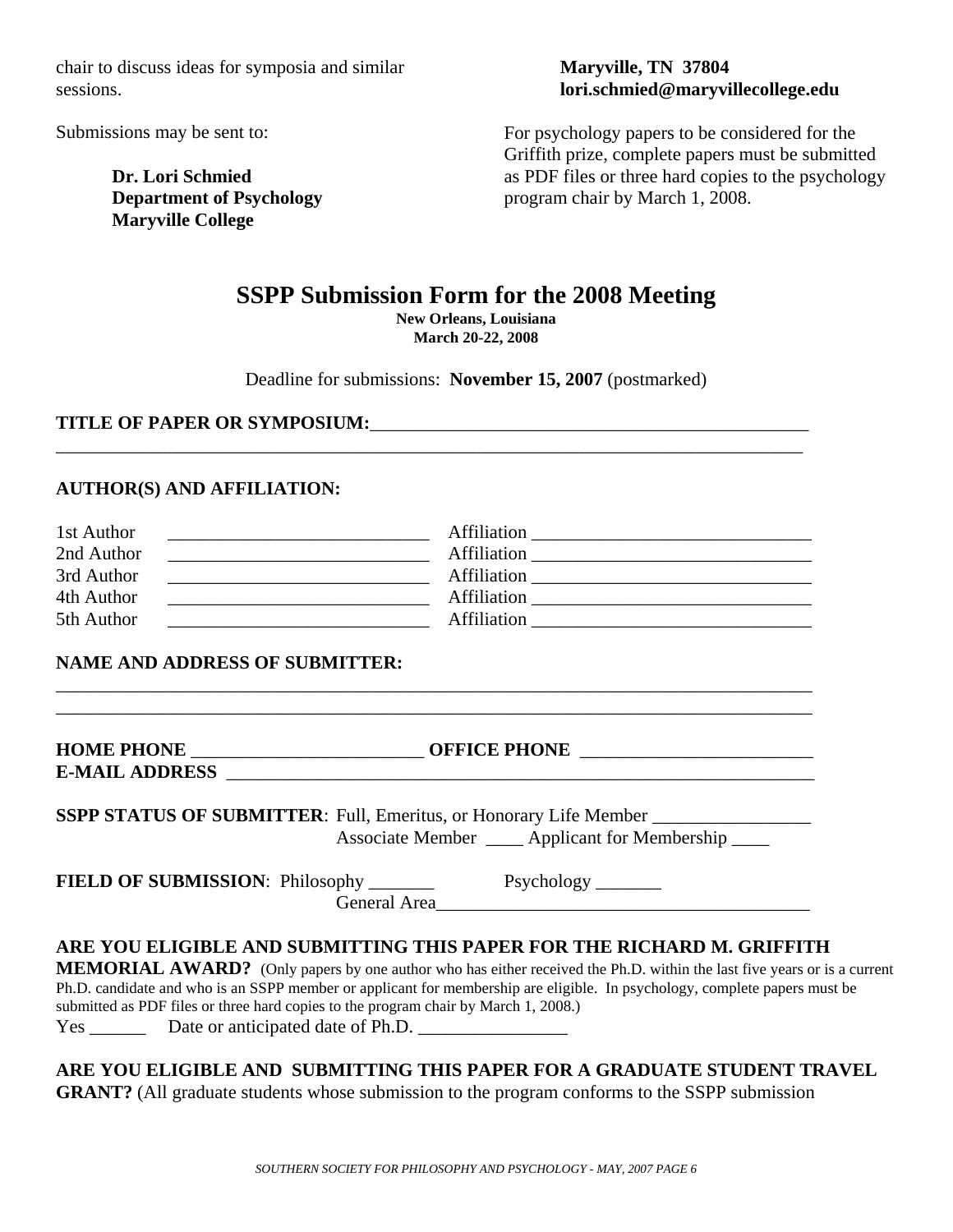requirements relevant to their discipline are eligible, provided they are members or applicants for membership. They may be either the sole or joint author of the paper or abstract they submit.) Yes \_\_\_\_\_\_\_

### **OVERHEAD AND LCD PROJECTORS WILL BE PROVIDED. LAPTOP COMPUTERS WILL NOT.**

## **ARE YOU WILLING TO CHAIR or COMMENT AT THE 2008 MEETING?** Yes \_\_\_\_ No \_\_\_\_\_

*This form, or a reproduction, must be submitted with each paper, together with an abstract and/or manuscript, according to the instructions in the Call for Papers. Check the above information very carefully as it will appear in the program exactly as you have written it.*